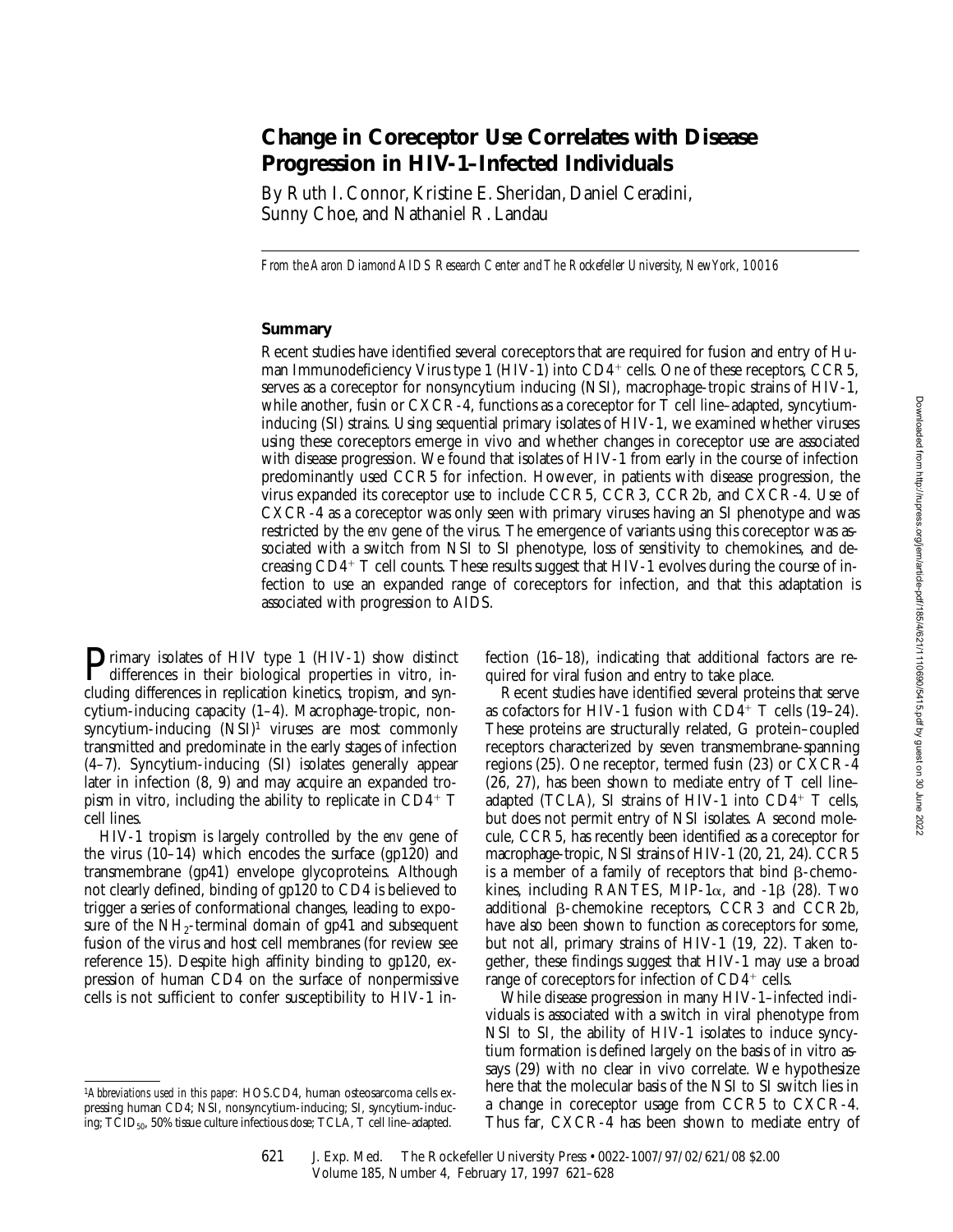predominantly TCLA strains of HIV-1 (23). However, it is not yet clear whether primary strains of HIV-1 that use CXCR-4 emerge during the course of infection, and whether use of this coreceptor relates to the switch from NSI to SI phenotype.

Previously, we characterized in detail a series of sequential primary isolates of HIV-1 from three infected patients (5). Two of these patients experienced a switch in viral phenotype from NSI to SI followed by a marked drop in  $CD4$ <sup>+</sup> T cell counts and the onset of AIDS. The third patient remained clinically stable with only NSI isolates for more than 10 yr after HIV-1 infection. Using sequential isolates from all three patients, we examined the coreceptor use and determined whether disease progression, marked by a switch from NSI to SI phenotype, was associated with the emergence of variants able to use CXCR-4 as a coreceptor, and whether this adaptation was associated with  $CD4^+$  T cell decline in vivo. We show here that HIV-1 uses primarily a single receptor, CCR5, in the early stages of infection. However, the virus expands its coreceptor use to include CCR5, CCR2b, CCR3, and CXCR-4 in patients with disease progression. The ability to use CXCR-4 as a coreceptor was only seen with viruses having an SI phenotype and was restricted by the *env* gene of the virus. The emergence of these viruses was associated with a drop in  $CD4^+$  T cell counts and clinical progression in the patients we studied.

#### **Materials and Methods**

*Study Subjects.* Sequential isolates of HIV-1 were obtained from two individuals, B and C, both of whom progressed rapidly to AIDS after seroconversion. Each patient experienced a precipitous drop in  $CD4+T$  cell counts that was preceded by an increase in viral load and a switch in viral phenotype from NSI to SI (5). Sequential isolates were also evaluated from patient D, who remained asymptomatic for more than a decade after HIV-1 infection (5). Isolates from this patient spanned a 5-yr period during which time he was clinically stable with a low viral load and normal  $CD4+T$  cell counts. All of the isolates from patient D had an NSI phenotype (5).

*Generation of Primary Isolates and Biological Clones.* Primary isolates of HIV-1 were obtained by a quantitative co-culture method as previously described (5, 30). In brief, cryopreserved patient PBMCs were thawed and the cells serially diluted fourfold in replicates of 4–10 (from  $1 \times 10^6$  down to  $\sim$ 10<sup>3</sup>). The cells were added to wells containing  $2 \times 10^6$  PHA-stimulated normal donor PBMCs and cultured in a final volume of 1.5 ml of RPMI medium supplemented with 10% FCS, penicillin (100 U/ml), streptomycin (100  $\mu$ g/ml), and interleukin-2 (10 U/ml). The culture supernatants were tested on days 7, 14, and 21 for the presence of HIV-1 p24 antigen by a commercially available ELISA assay (Abbott Labs., North Chicago, IL). A culture was considered positive if the p24 antigen level was  $>$ 30 pg/ml. Virus present in the first well of each dilution series was pooled from the replicates and propagated by a single short-term (7–14 d) passage in PHA-activated normal donor PBMCs, while the biological clones from patient B were generated by similar propagation of virus present in the last positive well of each series. The resulting stocks were titered on normal donor PBMCs and the 50% tissue culture infectious dose  $(TCID_{50})$  was determined by the method of Reed and Muench (31). The syncytium-inducing properties of each isolate were assessed as previously described (5, 30) using the MT-2 cell assay of Koot et al. (29).

*Cell Lines.* Cells lines stably expressing CCR1, CCR2b, CCR3, CCR4, CCR5, or CXCR-4 were generated as previously described (32). In brief, retroviral stocks were prepared using the expression vector pBABE-puro and the appropriate coreceptor. Human osteosarcoma cells expressing human CD4 (HOS.CD4) were infected with the pBABE-puro viruses, and 2 d later the cells were selected in 1.0  $\mu$ g/ml puromycin. When the cells became confluent (after 5–7 days), they were maintained in DMEM containing puromycin, 10% FCS, penicillin (100 U/ml) and streptomycin (100  $\mu$ g/ml).

*Replication of Sequential HIV-1 Isolates.* To assess the coreceptor requirements of primary HIV-1 isolates and biologically cloned isolates, HOS.CD4 (104/well) expressing either CCR1, CCR2b, CCR3, CCR4, CCR5, or CXCR-4 were inoculated with 10<sup>3</sup> TCID<sub>50</sub> of each isolate in a final volume of 1.0 ml of DMEM with added FCS, antibiotics, and 1.0  $\mu$ g/ml puromycin. The cells were incubated with virus for 24 h at  $37^{\circ}$ C, washed three times, and samples of the culture supernatants were taken on days 0, 4, 7, 10, and 14 for HIV-1 p24 antigen measurements.

*Chemokine Blocking.* Biologically cloned isolates of HIV-1 were used to infect PHA-stimulated, normal PBMCs in the presence of increasing concentrations of recombinant human RANTES, MIP-1 $\alpha$  and -1 $\beta$  (R&D Sys., Inc., Minneapolis, MN). PBMCs  $(2 \times 10^6)$  were infected with 200 TCID<sub>50</sub> of each virus in 1.0 ml of medium. Chemokines were serially diluted twofold and added at the time of infection, such that the final concentration of each chemokine was 500 ng/ml in the highest well. Control cultures were set up in quadruplicate and infected in the absence of added chemokines. After overnight incubation at  $37^{\circ}$ C, the cells were washed and resuspended in medium containing the appropriate concentration of chemokines. HIV-1 p24 antigen was measured in the culture supernatants on day 7 after infection and the amount of chemokine blocking was calculated as the percent inhibition of HIV-1 p24 antigen production compared to controls.

*Single Cycle Infectivity Assays.* HIV-1 *env* expression vectors were generated by direct DNA PCR amplification and cloning using sequential PBMC samples from patient B as previously described (33). *Env* clones expressing full-length gp160/120 were co-transfected with an *env*  $(-)$  luciferase reporter vector, pNL4- $3LucE^-$ , to generate env-pseudotyped virions (34). Reporter viruses pseudotyped with either macrophage-tropic, NSI  $(HIV-1_{IRFL})$ or TCLA SI (HIV- $1_{HXB2}$ ) envelope glycoproteins were used as controls. HOS.CD4 cells stably transfected with either CCR1, CCR2b, CCR3, CCR4, CCR5, CXCR-4, or the retroviral expression vector (pBABE) were infected with each of the pseudotyped viruses (100 ng p24). Cells were lysed 4 d after infection using 100 µl of luciferase lysis buffer (Promega Corp., Madison, WI). The amount of luciferase activity in 20  $\mu$ l of lysate was measured using commercially available reagents (Promega Corp.) in a luminometer (Top Count; Packard Instrs., Meriden, CT).

### **Results**

*Use of CCR5, CCR3, CCR2b, and CXCR-4 by Sequential HIV-1 Isolates.* In initial experiments, sequential HIV-1 isolates from patients B, C, and D were used to infect CD4<sup>+</sup> cells expressing either CCR5, CCR3, CCR2b, or CXCR-4. HIV-1 isolates obtained early in the course of infection from all three patients replicated to low levels in  $CD4^+$  cells expressing CCR5, but failed to replicate to de-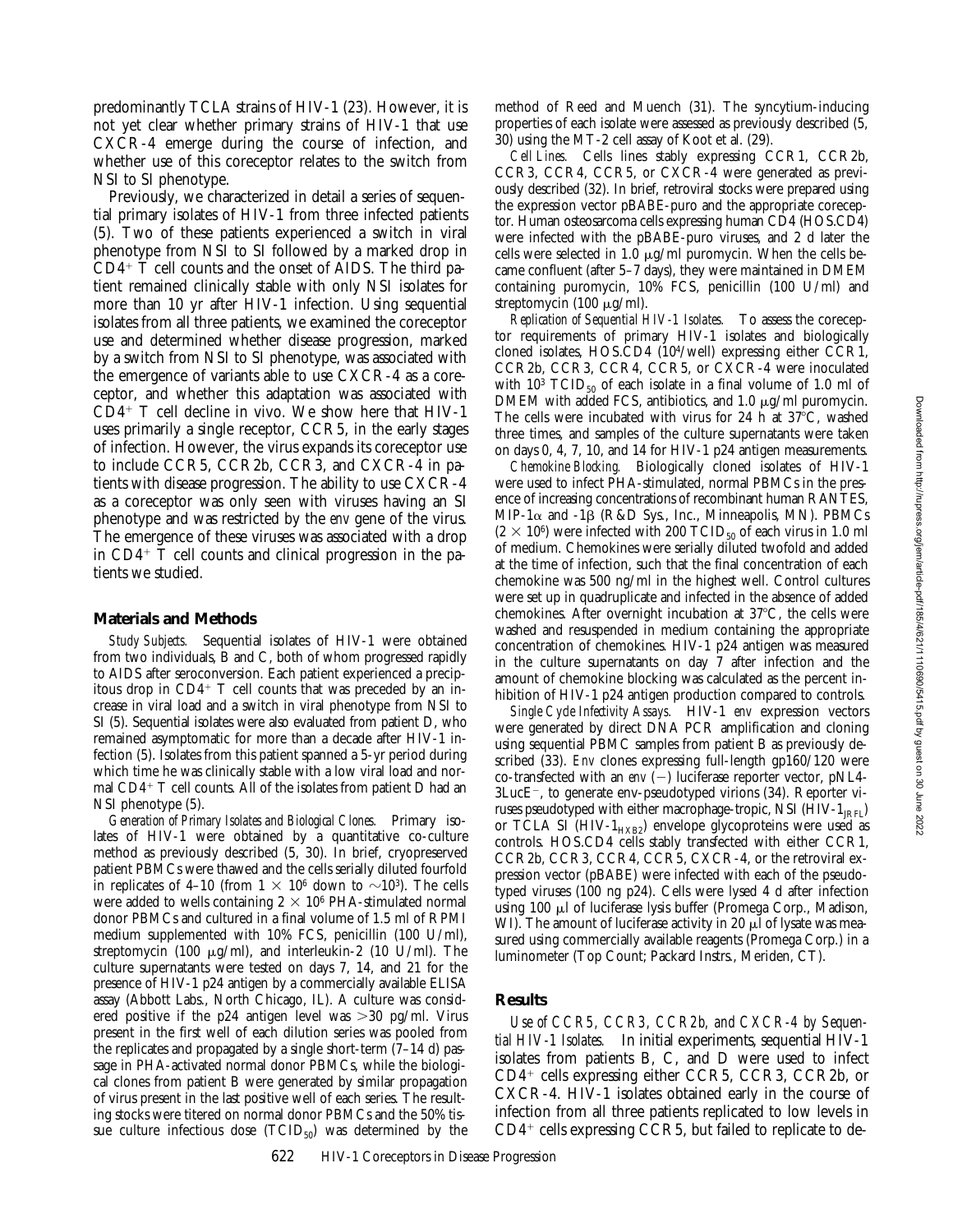| Patient      | Date   | $CD4$ cells/mm <sup>3</sup> | Phenotype <sup>#</sup> | p24 antigen* |                      |        |             |  |
|--------------|--------|-----------------------------|------------------------|--------------|----------------------|--------|-------------|--|
|              |        |                             |                        | CCR2b        | CCR <sub>3</sub>     | CCR5   | CXCR-4      |  |
|              |        |                             |                        |              |                      | pg/ml  |             |  |
| $\, {\bf B}$ | 5/85   | 528                         | NSI                    | $<$ 30       | $<$ 30               | 200    | $<$ 30      |  |
|              | 11/86  | 677                         | <b>NSI</b>             | $<$ 30       | $<$ 30               | 26,200 | $<$ 30      |  |
|              | 6/88   | 603                         | SI                     | $<$ 30       | $<$ 30               | 29,500 | 400         |  |
|              | 11/88  | 117                         | SI                     | $<$ 30       | $<$ 30               | 33,320 | 7,820       |  |
| $\mathsf{C}$ | 5/84   | 1,233                       | <b>NSI</b>             | $<$ 30       | $< \negthinspace 30$ | 1,024  | $<$ 30      |  |
|              | 1/85   | 1,038                       | <b>NSI</b>             | $<$ 30 $\,$  | $< \negthinspace 30$ | 72,400 | $<$ 30 $\,$ |  |
|              | 2/86   | 1,049                       | SI                     | $<$ 30       | $<$ 30               | 84,800 | 1,666       |  |
|              | 7/86   | 485                         | SI                     | $<$ 30       | $<$ 30               | 60,200 | 65,600      |  |
|              | 12/86  | 346                         | SI                     | 16,240       | 12,700               | 31,000 | 43,100      |  |
|              | $5/87$ | 141                         | SI                     | 1,200        | 1,586                | 28,800 | 54,800      |  |
|              | 6/88   | 186                         | SI                     | $<$ 30 $\,$  | $<$ 30               | 30,200 | 19,460      |  |
|              | 11/89  | 38                          | <b>SI</b>              | 6,600        | 11,240               | 31,200 | 24,000      |  |
| D            | 3/86   | 725                         | <b>NSI</b>             | $<$ 30       | $<$ 30               | 140    | $<$ 30      |  |
|              | 6/87   | 690                         | <b>NSI</b>             | $<$ 30       | $<$ 30               | 181    | $<$ 30      |  |
|              | 9/90   | 700                         | NSI                    | $<$ 30       | $<$ 30               | 157    | $<$ 30      |  |
|              | 3/91   | 750                         | <b>NSI</b>             | $<$ 30       | $30$                 | 155    | $<$ 30      |  |

**Table 1.** *Replication of Sequential Primary Isolates*

\*HIV-1 p24 antigen was measured in culture supernatants on days 0, 4, 7, 10, and 14 after infection. Values represent the peak p24 levels measured on either day 10 or 14. A value of  $<$ 30 pg/ml was considered negative.

‡The SI phenotype for each isolate was determined using MT-2 cells as previously described (5, 29).

tectable levels in cells expressing either CCR2b, CCR3, or CXCR-4 (Table 1). A similar pattern of infection was seen with all subsequent isolates from patient D. However, sequential isolates from patients B and C showed a shift in receptor use which coincided with a switch from NSI to SI phenotype. While viruses isolated at early time points from these patients initially used only CCR5 for infection, viruses isolated later in the course of disease infected cells expressing either CCR5 or CXCR-4. In addition, several later isolates from patient C replicated in cells expressing CCR2b and CCR3 (Table 1). These results suggest that HIV-1 variants arise during the course of infection that use an expanded range of coreceptors for infection of  $CD4<sup>+</sup>$ cells. In particular, adaptation to use CXCR-4 as a coreceptor was associated with a switch from NSI to SI phenotype and a drop in  $CD4^+$  T cell counts.

Because primary HIV-1 isolates may consist of a mixture of distinct variants with different phenotypes (3, 4), we tested a panel of biologically cloned primary HIV-1 isolates for their ability to infect  $CD4^+$  cells expressing CXCR-4 or the b-chemokine receptors, CCR1, CCR2b, CCR3, CCR4, and CCR5. These isolates were generated by limiting dilution and co-culture of PBMCs from patient B; five had an NSI phenotype (2-5, 3-1, 3-4, 4-1, 5-2), and two were SI (5-7, 5-8). As shown in Table 2, all five of the NSI viruses replicated in cells expressing CCR5. They did not replicate to detectable levels in cells expressing the other coreceptors, but replicated efficiently in control cultures of PHA-stimulated normal donor PBMCs. Similarly, the two SI viruses replicated well in control PBMC cultures. However, their coreceptor use was restricted to cells expressing CXCR-4; no replication was detected in cells expressing CCR1, CCR2b, CCR3, CCR4, or CCR5. It is not clear why some of the NSI biological clones replicated to lower levels in cells expressing CCR5 compared with others (Table 2; clones 2-5 and 5-2); however, these isolates may be characteristic of viruses with a "slow/low" phenotype (3), or alternatively, may be restricted at a postentry step in HOS.CD4 cells expressing CCR5.

To determine whether coreceptor use was associated with sensitivity to chemokine blocking, we tested the biologically-cloned viruses for blocking by either RANTES, MIP-1 $\alpha$ , -1 $\beta$ , or a combination of all three chemokines. As shown in Fig. 1, the NSI viruses (2-5, 3-1, 3-4, 5-2) were inhibited in a dose-dependent manner by addition of RANTES, MIP-1 $\alpha$ , and -1 $\beta$ , either alone or in combination with an  $IC_{90}$  of 75-119 ng/ml. In contrast, the two SI isolates (5-7, 5-8) were only partially blocked, even at the highest chemokine concentration (500 ng/ml). These results suggest that there is a loss of sensitivity to the blocking effects of  $\beta$ -chemokines that is associated with acquisition of the ability to use CXCR-4 as a coreceptor for infection. An NSI isolate from late stage infection (5-2) remained sensitive to chemokine blocking consistent with its use of the CCR5 coreceptor (Table 2).

Taken together, our results suggest that HIV-1 predomi-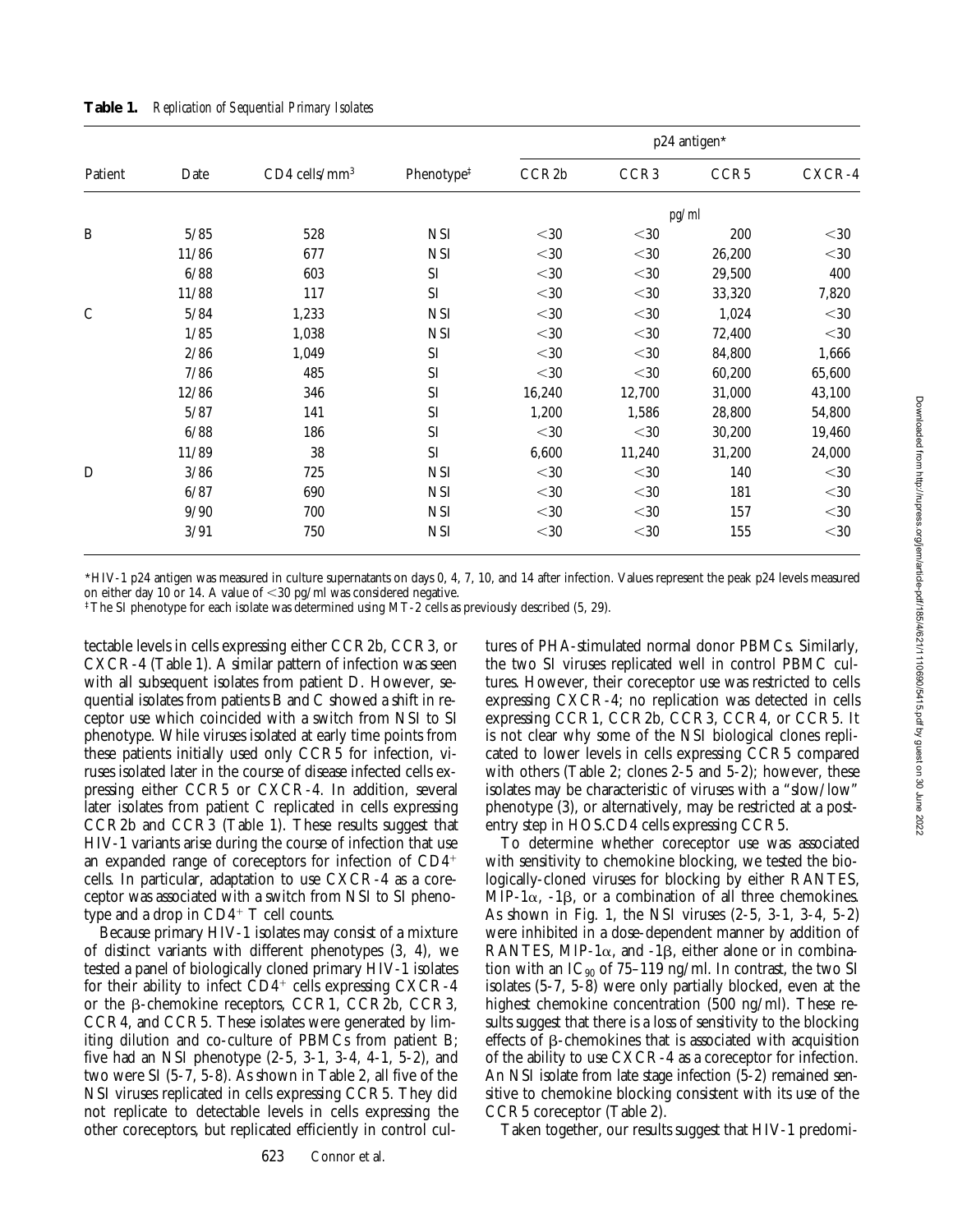

**Figure 1.** Inhibition of sequential HIV-1 isolates by  $\beta$ -chemokines. Biologically cloned isolates of HIV-1 were used to infect PHA-activated normal donor PBMCs in the presence of increasing concentrations of RANTES ( $\blacksquare$ ), MIP-1 $\alpha$  ( $\blacksquare$ ), MIP-1 $\beta$  ( $\blacktriangle$ ), or all three combined ( $\blacklozenge$ ). HIV-1 p24 antigen was measured in culture supernatants on day 7 after virus inoculation. The percent inhibition was calculated based on control cultures infected without added chemokines.

nantly uses a single coreceptor, CCR5, in the early stages of infection. Variants using CXCR-4 appeared later and were associated with a loss of sensitivity to chemokine blocking in vitro. The presence later in infection of an isolate using CCR5 as a coreceptor (5-2), is consistent with the persistence of macrophage-tropic, NSI variants throughout the course of infection (4).

*Env-mediated Interaction.* Fusion of HIV-1 with CD4<sup>+</sup> T cells is mediated by interaction of the viral envelope glycoproteins with coreceptors expressed on the cell surface (15). Considerable variation in the *env* gene of HIV-1 occurs throughout the course of infection and is associated with changes in the tropism and SI properties of the virus. It follows that these changes may reflect the efficiency with which different viral envelope glycoproteins interact with specific coreceptors.

To test this hypothesis, we generated full-length *env* clones by direct DNA PCR amplification from sequential PBMC samples from patient B (33). Env clones 9-12 and 13-14 were derived from early NSI viruses (Table 1; 5/85 and 11/86, respectively), whereas *env* clone 15-1 was derived from an SI isolate (Table 1; 6/88). HIV-1 virions containing a luciferase reporter gene were pseudotyped with the cloned envelope glycoproteins and used in single cycle infectivity assays to evaluate viral entry into  $CD4^+$  cells expressing each of the  $\beta$ -chemokine receptors or CXCR-4. As shown in Fig. 2, luciferase activity was detected in cells expressing CCR5, CCR3, and CCR2b after infection with control viruses pseudotyped with envelope glycoproteins from a macrophage-tropic, NSI strain of HIV-1 (HIV-1 $_{\text{IRF}}$ ) (Fig. 2 A). In contrast, a TCLA, SI virus (HIV-1<sub>HXB2</sub>) was only able to infect cells expressing CXCR-4. Virions pseudotyped with envelope glycoproteins from two of the primary *env* clones from patient B (9-12, 13-14) infected cells expressing CCR5, and to a lesser extent, CCR2b and CCR3, while a third clone (15-1) only infected cells expressing CXCR-4. Another primary HIV-1 *env* clone derived from a long-term survivor (DH) used CCR5 and CCR3 for infection. Sequencing of the V3 loop of env clones 9-12, 13-14, and DH revealed the presence of uncharged amino acids at positions 11 and 28 (Fig. 2 *B*), characteristic of NSI viruses, while clone 15-1 had a positively charged residue at position 11, characteristic of SI viruses (35, 36).

**Table 2.** *HIV-1 Coreceptor Use by Sequential Biologically Cloned Isolates*

|             | Isolate | Phenotype  | PBMC   | p24 antigen* |                    |                  |        |                  |        |  |
|-------------|---------|------------|--------|--------------|--------------------|------------------|--------|------------------|--------|--|
| Sample date |         |            |        | CCR1         | CCR <sub>2</sub> b | CCR <sub>3</sub> | CCR4   | CCR <sub>5</sub> | CXCR-4 |  |
|             |         |            |        | pg/ml        |                    |                  |        |                  |        |  |
| 5/85        | $2 - 5$ | <b>NSI</b> | 69.200 | $30$         | $<$ 30             | $30$             | $30$   | 146              | $<$ 30 |  |
| 11/86       | $3-1$   | <b>NSI</b> | 51.400 | $30$         | $<$ 30             | $<$ 30           | $30$   | 3.540            | $<$ 30 |  |
|             | $3-4$   | <b>NSI</b> | 70.800 | $30$         | $<$ 30             | $<$ 30           | $30$   | 19,600           | $<$ 30 |  |
| 6/8         | $4 - 1$ | <b>NSI</b> | 81.400 | $<$ 30       | $<$ 30             | $<$ 30           | $<$ 30 | 39,240           | $<$ 30 |  |
| 11/88       | $5 - 2$ | <b>NSI</b> | 26,600 | $<$ 30       | $<$ 30             | $<$ 30           | $<$ 30 | 308              | $<$ 30 |  |
|             | $5 - 7$ | SI         | 53.800 | $30$         | $<$ 30             | $<$ 30           | $30$   | $30$             | 1,202  |  |
|             | $5 - 8$ | SI         | 89,200 | $30$         | $<$ 30             | $<$ 30           | $30$   | $<$ 30           | 2,950  |  |

\*HIV-1 p24 antigen was measured supernatants on days 0, 4, 7, 10, and 14 after infection. Values represent the peak p24 levels measured on day 10 or 14. A value of  $<$  30 pg/ml was considered negative.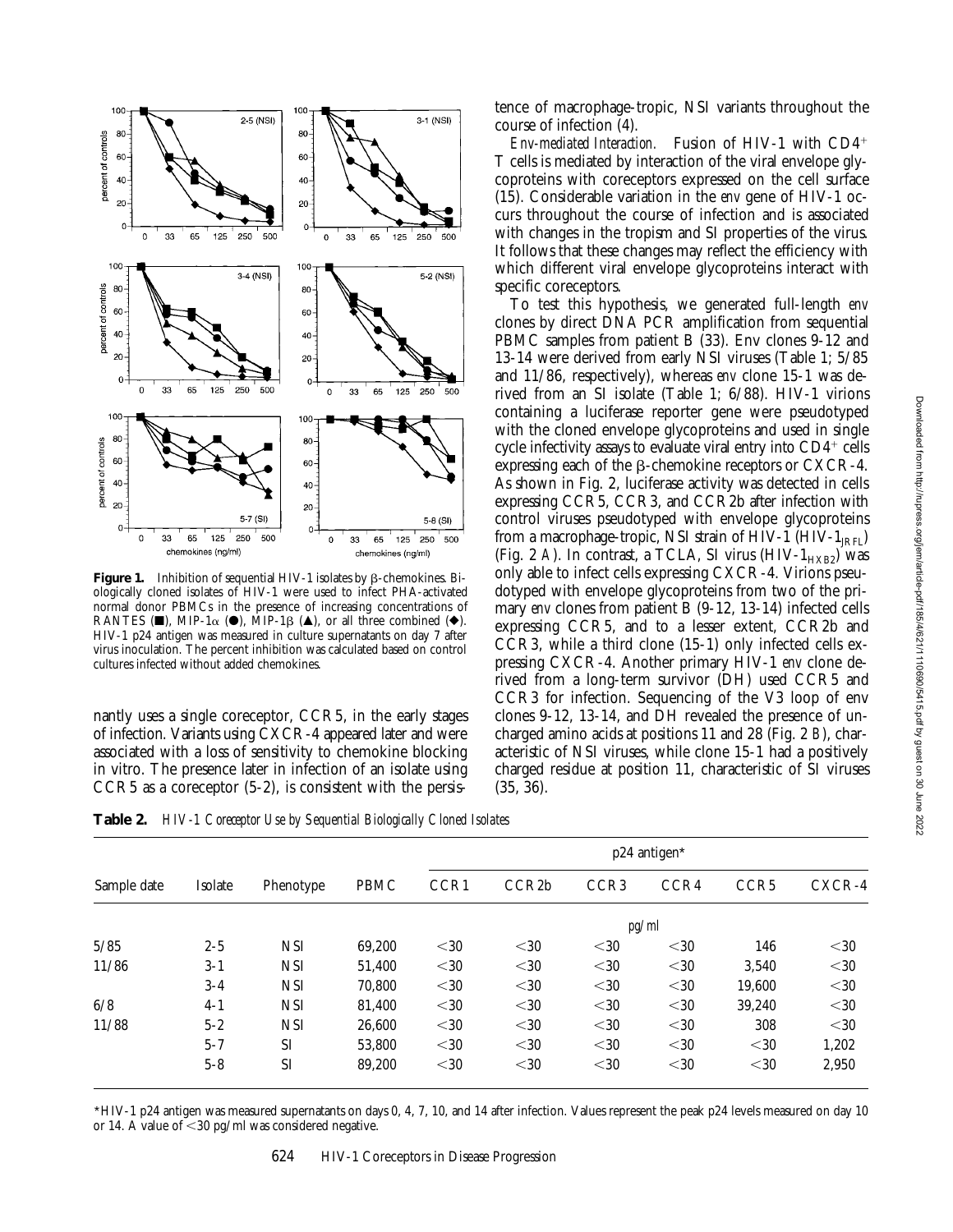

Figure 2. Coreceptor use by primary HIV-1 env-pseudotyped virions. (*A*) HOS.CD4 expressing either CCR1, CCR2, CCR3, CCR4, CCR5, or CXCR-4 were infected with HIV-1 virions carrying a luciferase reporter gene and pseudotyped with envelope glycoproteins from either control viruses (HIV-1<sub>JRFL</sub>, HIV-1<sub>HXB2</sub>) or from primary virus *env* clones. Three of the primary *env* clones came from a patient with rapid disease progression (9-12, 13-14, 15-1), while the fourth clone was from a patient with long-term asymptomatic infection (*DH*). Luciferase activity was calculated by subtracting the background measurements made using  $env(-)$  virions and HOS.CD4 cells expressing only the retroviral vector, pBABE. (*B*) Deduced amino acid sequences of the V3 domain of gp120 from cloned primary HIV-1 *env* genes. Bold type indicates amino acids at positions 11 and 28 which are associated with the SI phenotype of the virus (35, 36).

#### **Discussion**

In this study, we examined coreceptor use by sequential primary isolates of HIV-1 obtained throughout the course of infection. Our results indicate that disease progression is associated with the appearance of viral variants able to use an expanded range of coreceptors for infection of  $CD4<sup>+</sup>$ cells. HIV-1 isolates initially used a single coreceptor,

 $CCR5$ , for infection of  $CD4^+$  cells in vitro. Later in the course of disease, the virus expanded its coreceptor use to include CCR5, CCR3, CCR2b, and CXCR-4. In particular, the appearance of viruses using CXCR-4 as a coreceptor was associated with a decline in  $CD4^+$  T cell counts and clinical progression to AIDS. In contrast, only viruses capable of using CCR5 could be isolated from a third patient, who remained asymptomatic for over 10 yr after HIV-1 infection with a low viral burden and normal  $CD4^+$ T cell counts (5). These results indicate that the expanded coreceptor use is not simply the result of increasing *env* diversity over time, but instead suggest that there may be a selective advantage for viruses that can use coreceptors in addition to CCR5.

Recent studies have identified CCR5 as an essential determinant of sexual transmission  $(32)$ . CD4<sup>+</sup> T-cells from two multiply exposed/uninfected individuals were shown to resist infection with macrophage-tropic, NSI strains of HIV-1 (32, 37, 38) due to a 32–base pair deletion in the gene encoding CCR5 (32). Our results indicate that viruses using CCR5 persist during asymptomatic infection, and in one patient, were present as long as 7 yr after seroconversion. These viruses are typical of many primary NSI isolates in that they exhibit a dual tropism for both  $CD4^+$  T lymphocytes and macrophages. Both cells types are known to express CCR5 and may be targets for these viruses in vivo. The persistence of viruses using CCR5 suggests they may escape immune surveillance mechanisms, possibly by sequestration in long-lived cell populations such as macrophages or dendritic cells.

Selective pressure exerted by either specific or nonspecific immune mechanisms may lead to the evolution of HIV-1 variants with distinct coreceptor requirements. Because  $CCR5$  binds several  $\beta$ -chemokines, including RANTES, MIP-1 $\alpha$ , and -1 $\beta$ , selection may favor variants that can replicate in the presence of high concentrations of these factors. We identified several variants of HIV-1 that were resistant to the blocking effects of exogenously added  $\beta$ -chemokines. This resistance was associated with loss of the ability to use CCR5 for infection. This suggests that HIV-1 may evolve in vivo to use alternative coreceptors, such as CXCR-4, in response to selection pressure exerted by the production of  $\beta$ -chemokines. Given the high rate of HIV-1 turnover in vivo (39, 40) and the small number of amino acid changes necessary to alter the virus phenotype (35, 36), it is not yet clear why these viruses do not emerge earlier. However, they may be more sensitive to neutralization by HIV-1–specific antibodies due to changes in the envelope glycoproteins, or alternatively, they may be blocked by the presence of stromal cell–derived factor 1, which was recently identified as the ligand for CXCR-4 (26, 27).

Relatively subtle changes in the viral genome can influence both phenotype and coreceptor use. As few as two amino acid changes in the V3 loop of *env* have been shown to affect the ability of primary isolates to induce syncytium formation in vitro (35, 36). Moreover, substitutions at two amino acid positions in V3 were sufficient to overcome the resistant phenotype of  $CD4^+$  T cells from two exposed/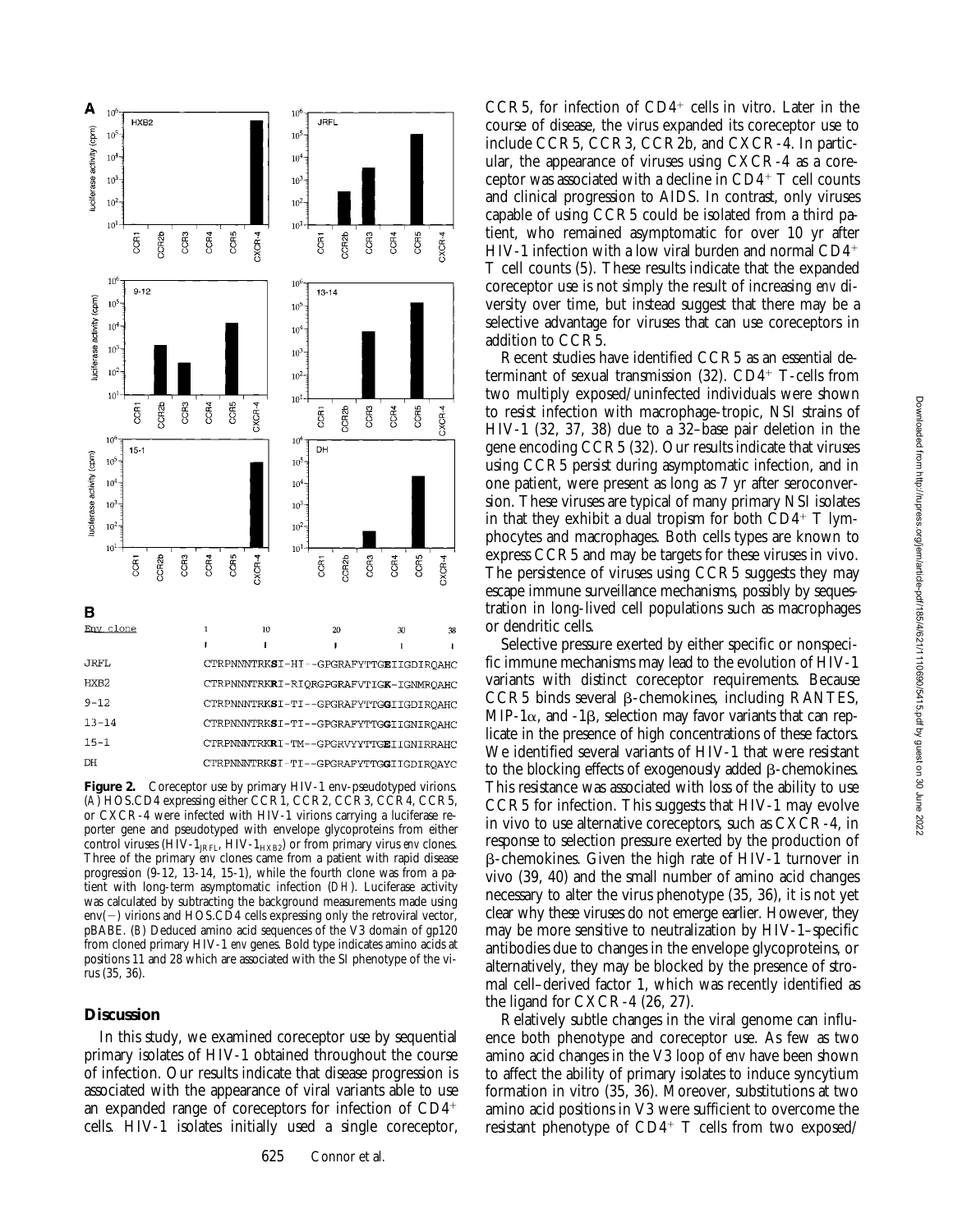Downloaded from http://rupress.org/jem/article-pdf/185/4/621/1110690/5415.pdf by guest on 30 June 2022

uninfected individuals to infection with SI strains of HIV-1 (38). This is presumably due to a change in coreceptor use from CCR5, which is defective in these individuals (32), to CXCR-4 or another functional coreceptor. Indeed, recent reports have shown that use of both CCR3 and CCR5 is dependent on the sequence of the V3 loop (19).

By cloning sequential *env* genes from an HIV-1 infected individual, we have shown that coreceptor use is controlled by the *env* gene of the virus, and have identified primary HIV-1 variants with distinct coreceptor requirements. Previously, we found amino acid substitutions in the V3 loop of these variants that were characteristic of an NSI to SI switch in phenotype (37), and have now shown that the corresponding *env* clones display a switch in coreceptor use from CCR5 to CXCR-4. Although the exact mechanism for this switch is unclear, it is possible that mutations in V3 may directly affect interaction of the virus with specific sites on the coreceptor molecule or may indirectly influence

receptor binding by altering the global conformation of gp120.

The appearance of HIV-1 variants able to use CXCR-4 as a coreceptor was associated with an increase in viral load and a marked drop in  $CD4^+$  T cell counts in the patients we studied. It is not clear if these viruses are directly cytopathic for  $CD4+T$  cells in vivo. The most straightforward explanation is that the SI phenotype reflects adaptation of HIV-1 to use CXCR-4 expressed on  $CD4^+$  target cells in vivo. Because the tissue distribution of CXCR-4 is much broader than CCR5, this may allow the virus access to a wider range of potential target cells, or alternatively, may permit fusion with more permissive target cells, thereby facilitating HIV-1 replication and spread. Further studies will be necessary to discriminate between these possibilities and delineate the pathogenic mechanisms associated with  $CD4<sup>+</sup>$ T cell depletion in vivo and the role of HIV-1 coreceptor use in this process.

We would like to thank Cladd Stevens and Pablo Rubinstein for providing PBMC samples and clinical information from patients B, C, and D; E. Fenamore for technical assistance, and Simon Monard for FACS analysis.

This work was supported by grants and contracts (CA72149, AI36057, and AI45218) from the National Institutes of Health, from the American Foundation for AIDS Research in memory of Florence Brecher, and from the Aaron Diamond Foundation.

Address correspondence to Ruth I. Connor, Aaron Diamond AIDS Research Center and The Rockefeller University, 455 First Ave., 7th Floor, New York, NY 10016.

*Received for publication 7 October 1996 and in revised form 6 December 1996.*

## **References**

- 1. Cheng-Mayer, C., D. Seto, M. Tateno, and J.A. Levy. 1988. Biologic features of HIV-1 that correlate with virulence in the host. *Science (Wash. DC).* 240: 80–82.
- 2. Connor, R.I., and D.D. Ho. 1994. Human immunodeficiency virus type 1 variants with increased replicative capacity develop during the asymptomatic stage before disease progression. *J. Virol.* 68:4400–4408.
- 3. Fenyö, E., L. Morfeldt-Måson, F. Chiodi, B. Lind, A. Von Gegerfelt, J. Albert, and B. Åsjö. 1988. Distinctive replicative and cytopathic characteristics of human immunodeficiency virus isolates. *J. Virol.* 62:4414–4419.
- 4. Schuitemaker, H., M. Koot, N.A. Kootsra, M. Wouter-Dercksen, R.E.Y. de Goede, R.P. Van Steenwijk, J.M.A. Lange, J.K.M. Eeftink-Schattenkerk, F. Miedema, and M. Tersmette. 1992. Biological phenotype of human immunodeficiency virus type 1 clones at different stages of infection: progression of disease is associated with a shift from monocytotropic to T-cell tropic virus populations. *J. Virol.* 66:1354–1360.
- 5. Connor, R.I., H. Mohri, Y. Cao, and D.D. Ho. 1993. Increased viral burden and cytopathicity correlate temporally with CD4+ T-lymphocyte decline and clinical progression in HIV-1 infected individuals. *J. Virol.* 67:1772–1778.
- 6. Roos, M.T.L., J.M.A. Lange, R.E.Y. de Goede, R.A. Coutinho, P.T.A. Schellekens, F. Miedema, and M. Tersmette. 1992. Viral phenotype and immune response in primary human immunodeficiency virus type 1 infection. *J. Infect. Dis.* 165:427–432.
- 7. Zhu, T., H. Mo, N. Wang, D.S. Nam, Y. Cao, R.A. Koup, and D.D. Ho. 1993. Genotypic and phenotypic characterization of HIV-1 in patients with primary infection. *Science (Wash. DC).* 261:1179–1181.
- 8. Tersmette, M., R.E.Y. de Goede, B.J.M. Al, I.N. Winkel, R.A. Gruters, H.T. Cuypers, H.G. Huisman, and F. Miedema. 1988. Differential syncytium-inducing capacity of human immunodeficiency virus isolates: frequent detection of syncytium-inducing isolates in patients with acquired immunodeficiency syndrome (AIDS) and AIDS-related complex. *J. Virol.* 62:2026–2032.
- 9. Tersmette, M., J.M.A. Lange, R.E.Y. de Goede, F. deWolf, J.K.M. Eeftink-Schattenkerk, P.T.A. Schellenkens, R.A. Coutinho, J.G. Huisman, J. Goudsmit, and F. Miedema. 1989. Association between biological properties of human immunodeficiency virus variants and risk for AIDS mortality. *Lancet.* i:983–985.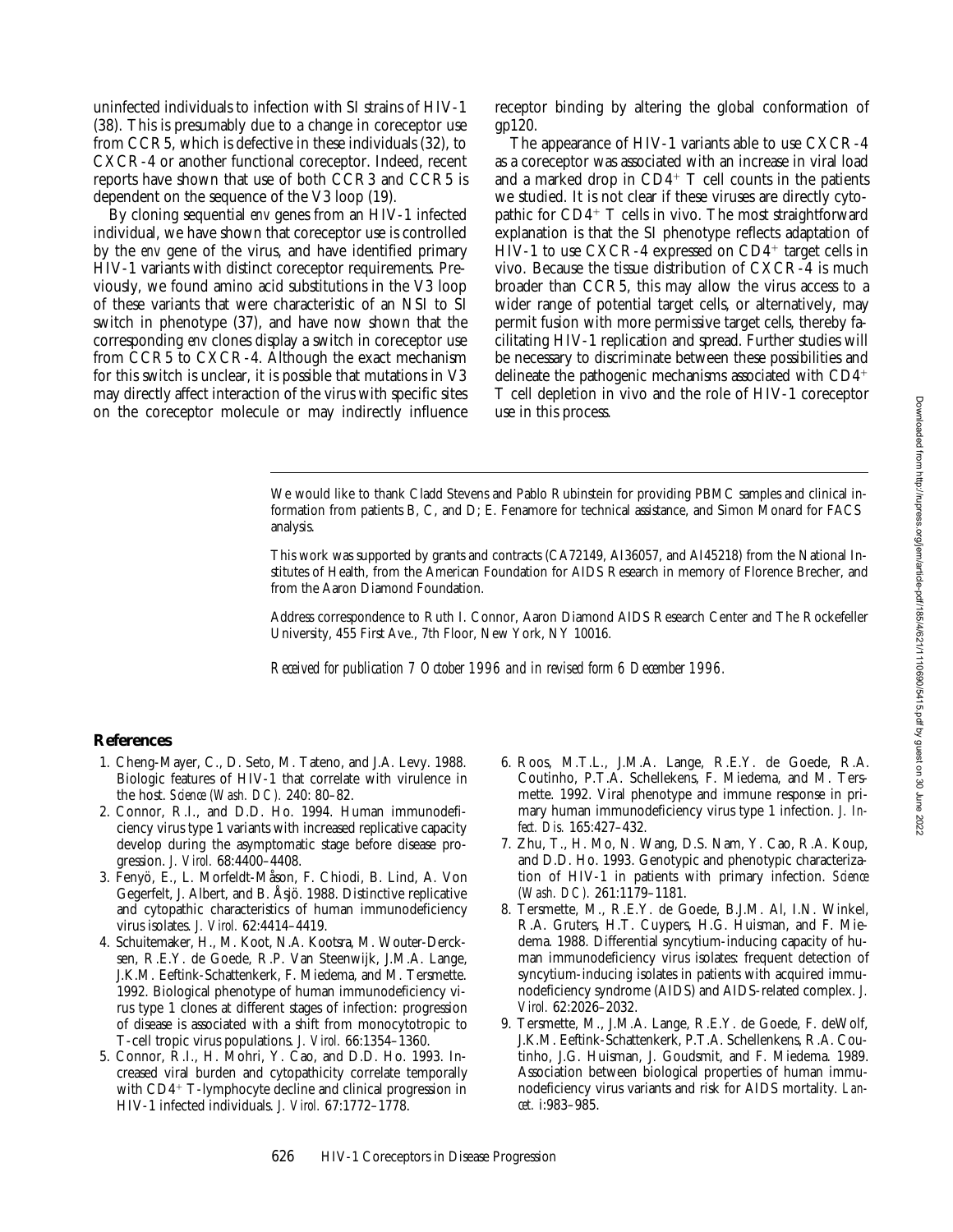- 10. Cheng-Mayer, C., M. Quiroga, J.W. Tung, D. Dina, and J.A. Levy. 1990. Viral determinants of human immunodeficiency virus type 1 T-cell or macrophage tropism, cytopathogenicity, and CD4 antigen modulation. *J. Virol.* 64:4390–4398.
- 11. De Jong, J.-J., J. Goudsmit, W. Keulen, B. Klaver, W. Krone, M. Tersmette, and A. de Ronde. 1992. Human immunodeficiency virus type 1 clones chimeric for the envelope V3 domain differ in syncytium formation and replication capacity. *J. Virol.* 66:757–765.
- 12. O'Brien, W.A., Y. Koyanagi, A. Namazie, J.Q. Zhao, A. Diagne, K. Idler, J.A. Zack, and I.S. Chen. 1990. HIV-1 tropism for mononuclear phagocytes can be determined by regions of gp120 outside the CD4-binding domain. *Nature (Lond.).* 348:69–73.
- 13. Shioda, T., J.A. Levy, and C. Cheng-Mayer. 1991. Macrophage and T cell–line tropisms of HIV-1 are determined by specific regions of the envelope gp120 gene. *Nature (Lond.).* 349:167–169.
- 14. Westervelt, P., D.B. Trowbridge, L.G. Epstein, B.M. Blumberg, Y. Li, B.H. Hahn, G.M. Shaw, B.W. Price, and L. Ratner. 1992. Macrophage tropism determinants of human immunodeficiency virus type 1 in vivo. *J. Virol.* 66:2577- 2582.
- 15. Moore, J.P., B.A. Jameson, R.A. Weiss, and Q.J. Sattentau. 1993. The HIV-cell fusion reaction. *In* Viral Fusion Mechanisms. J. Betz, editor. CRC Press, Inc., Boca Raton, FL. 233–289.
- 16. Ashorn, P., E. Berger, and J. Moss. 1990. Human immunodeficiency virus envelope glycoprotein/CD4–mediated fusion of nonprimate cells with human cells. *J. Virol.* 64:2149– 2156.
- 17. Chesebro, B., R. Buller, J. Protis, and K. Wehrly. 1990. Failure of human immunodeficiency virus entry and infection in CD4-positive human brain and skin cells. *J. Virol.* 64:215–221.
- 18. Maddon, P.J., A.G. Dalgleish, J.S. McDougal, P.R. Clapham, R.A. Weiss, and R. Axel. 1986. The T4 gene encodes the AIDS virus receptor and is expressed in the immune system and the brain. *Cell.* 47:333–348.
- 19. Choe, H., M. Farazan, Y. Sun, N. Sullivan, B. Rollins, P.D. Ponath, L. Wu, C.R. Mackay, G. LaRosa, W. Newman, N. Gerard, C. Gerard, and J. Sodroski. 1996. The  $\beta$ -chemokine receptors CCR3 and CCR5 facilitate infection by primary HIV-1 isolates. *Cell.* 85:1135–1148.
- 20. Deng, H.K., S. Choe, W. Ellmeier, R. Liu, D. Unutmaz, M. Burkhart, P. DiMarzio, S. Marmon, R.E. Sutton, C.M. Hill et al. 1996. Identification of C–C chemokine receptor 5 as the major coreceptor for entry of macrophage-tropic human immunodeficiency virus type-1. *Nature (Lond.).* 381:661– 666.
- 21. Dragic, T., V. Litwin, G.P. Allaway, S.R. Martin, Y. Huang, K.A. Nagashima, C. Cayanan, P.J. Maddon, J.P. Moore, R.A. Koup, and W.A. Paxton. 1996. ß-chemokines inhibit HIV-1 entry into  $CD4^+$  cells via the C-C CKR5 co-receptor. *Nature (Lond.).* 381:667–673.
- 22. Doranz, B.J., J. Rucker, Y. Yi, R.J. Smyth, M. Samson, S. Peiper, M. Parmentier, R.G. Collman, and R.W. Doms. 1996. A dual-tropic, primary HIV-1 isolate that uses fusin and the b-chemokine receptors CKR5, CKR3, and CKR-2b as fusion cofactors. *Cell.* 85:1149–1158.
- 23. Feng, Y., C.C. Broder, P.E. Kennedy, and E.A. Berger. 1996. HIV-1 entry cofactor: functional cDNA cloning of a seven-transmembrane, G protein-coupled receptor. *Science*

*(Wash. DC).* 272:872–877.

- 24. Alkhatib, G., C. Combadiere, C.C. Broder, Y. Feng, P.E. Kennedy, P.M. Murphy, and E.A. Berger. 1996. CC CKR5: A RANTES, MIP-1 $\alpha$ , MIP-1 $\beta$  receptor as a fusion cofactor for macrophage-tropic HIV-1. *Science (Wash. DC).* 272: 1955–1958.
- 25. Horuk, R. 1994. Molecular properties of the chemokine receptor family. *Trends Pharmacol. Sci.* 15:159–165.
- 26. Bleul, C.C., M. Farzan, H. Choe, C. Parolin, I. Clark-Lewis, J. Sodroski, and T.A. Springer. 1996. The lymphocyte chemoattractant SDF-1 is a ligand for LESTR/fusin and blocks HIV-1 entry. *Nature (Lond.).* 382:829–833.
- 27. Oberlin, E., A. Amara, F. Bachelerie, C. Bessia, J.L. Virelizier, F. Arenzana-Seisdedos, O. Schwartz, J.M. Heard, I. Clark-Lewis, D.F. Legler, M. Loetscher, M. Baggiolini, and B. Moser. 1996. The CXC chemokine SDF-1 is the ligand for LESTR/fusin and prevents infection by T-cell line adapted HIV-1. *Nature (Lond.).* 382:833–835.
- 28. Samson, M., O. Labbe, C. Mollereau, G. Vassert, and M. Parmentier. 1996. Molecular cloning and functional expression of a new human C-C-chemokine receptor gene. *Biochemistry.* 35:3362–3367.
- 29. Koot, M., A.H.V. Vos, R.P.M. Keet, R.E.Y. de Goede, M.W. Dercksen, F.G. Terpstra, R.A. Coutinho, F. Miedema, and M. Tersmette. 1992. HIV-1 biological phenotype in long-term infected individuals evaluated with an MT-2 cocultivation assay. *AIDS (Phila).* 6:49–54.
- 30. Connor, R.I., D.W. Notermans, H. Mohri, Y. Cao, and D.D. Ho. 1993. Biological cloning of functionally diverse quasispecies of HIV-1. *AIDS Res. Hum. Retroviruses.* 9:541–546.
- 31. Dulbecco, R. 1988. End-point method measurement of the infectious titer of a viral sample. *In* Virology. 2nd ed. J.P. Lippincott, Philadelphia, PA. 22–25.
- 32. Liu, R., W.A. Paxton, S. Choe, D. Ceradini, S.A. Martin, R. Horuk, M.E. Macdonald, H. Stuhlmann, R.A. Koup, and N.R. Landau. 1996. Homozygous defect in HIV-1 coreceptor accounts for resistance of some mutiply-exposed individuals to HIV-1 infection. *Cell.* 87:367–377.
- 33. Connor, R.I., K.E. Sheridan, C. Lai, L. Zhang, and D.D. Ho. 1996. Characterization of the functional properties of *env* genes from long-term survivors of human immunodeficiency virus type-1 infection. *J. Virol.* 70:5306–5311.
- 34. Connor, R.I., B.K. Chen, S. Choe, and N.R. Landau. 1995. Vpr is required for efficient replication of human immunodeficiency virus type 1 in mononuclear phagocytes. *Virology.* 206:935–944.
- 35. De Jong, J.-J., A. de Ronde, W. Keulen, M. Tersmette, and J. Goudsmit. 1992. Minimal requirements for the human immunodeficiency virus type 1 V3 domain to support the syncytium-inducing phenotype: analysis by single amino acid substitution. *J. Virol.* 66:6777–6780.
- 36. Fouchier, R.A.M., M. Groenink, N.A. Kootstra, M. Tersmette, H.G. Huisman, F. Miedema, and H. Schuitemaker. 1992. Phenotype-associated sequence variation in the third variable domain of the human immunodeficiency virus type 1 gp120 molecule. *J. Virol.* 66:3183–3187.
- 37. Connor, R.I., W.A. Paxton, K.E. Sheridan, and R.A. Koup. 1996. Macrophages and  $CD4+T$ -lymphocytes from two multiply exposed, uninfected individuals resist infection with primary NSI isolates of human immunodeficiency virus type-1. *J. Virol.* 70:8758–8764.
- 38. Paxton, W.A., S.R. Martin, D. Tse, T.R. O'Brien, J. Skur-